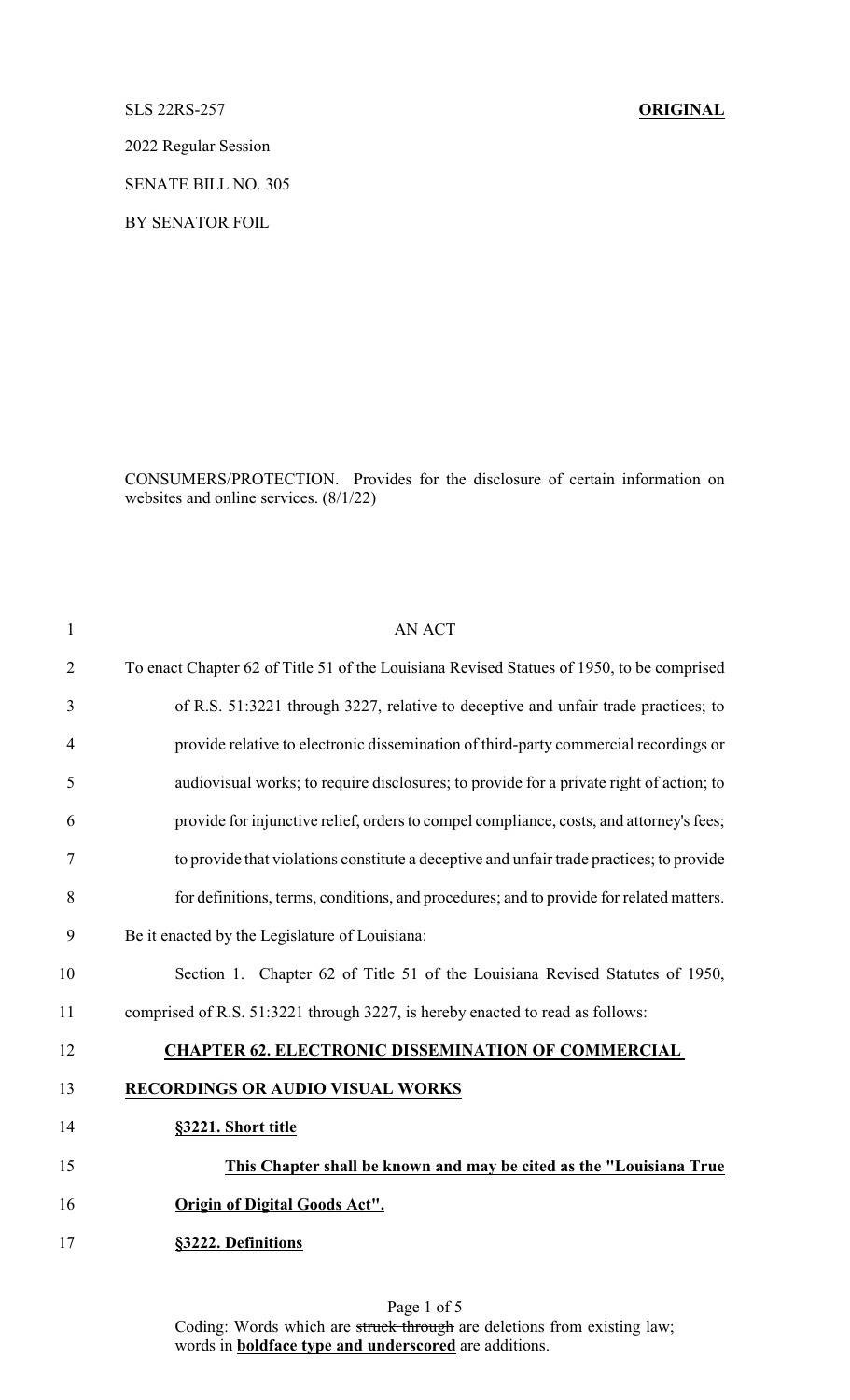**As used in this Chapter: (1) "Commercial recording or audiovisual work" means a recording or audiovisual work whose owner, assignee, authorized agent, or licensee has disseminated or intends to disseminate the recording or audiovisual work for sale, rental, performance, or exhibition to the public, including under license, but does not include an excerpt consisting of less than substantially all of a recording or audiovisual work. A recording or audiovisual work may be commercial regardless of whether a person who electronically disseminates it seeks commercial advantage or private financial gain from the dissemination. (2) "Electronic dissemination" means initiating a transmission of, making available, or otherwise offering a commercial recording or audiovisual work for distribution, display, or performance through the internet or other digital network, regardless of whether another person has previously electronically disseminated the same commercial recording or audiovisual work. (3) "Website" means a set of related webpages served from a single web domain. The term does not include a home page or channel page for the user account of a person who is not the owner or operator of the website upon which such user home page or channel page appears. §3223. Required disclosures on website and online services; location A. A person who owns or operates a website or online service dealing in substantial part in the electronic dissemination of third-party commercial recordings or audiovisual works, directly or indirectly, and who electronically disseminates such works to consumers in this state shall clearly and conspicuously disclose his name, physical address, telephone number, and electronic mail address on his website or online service in a location readily accessible to a consumer using or visiting the website or online service. B. For the purpose of this Section, any of the following locations are**

**deemed readily accessible:**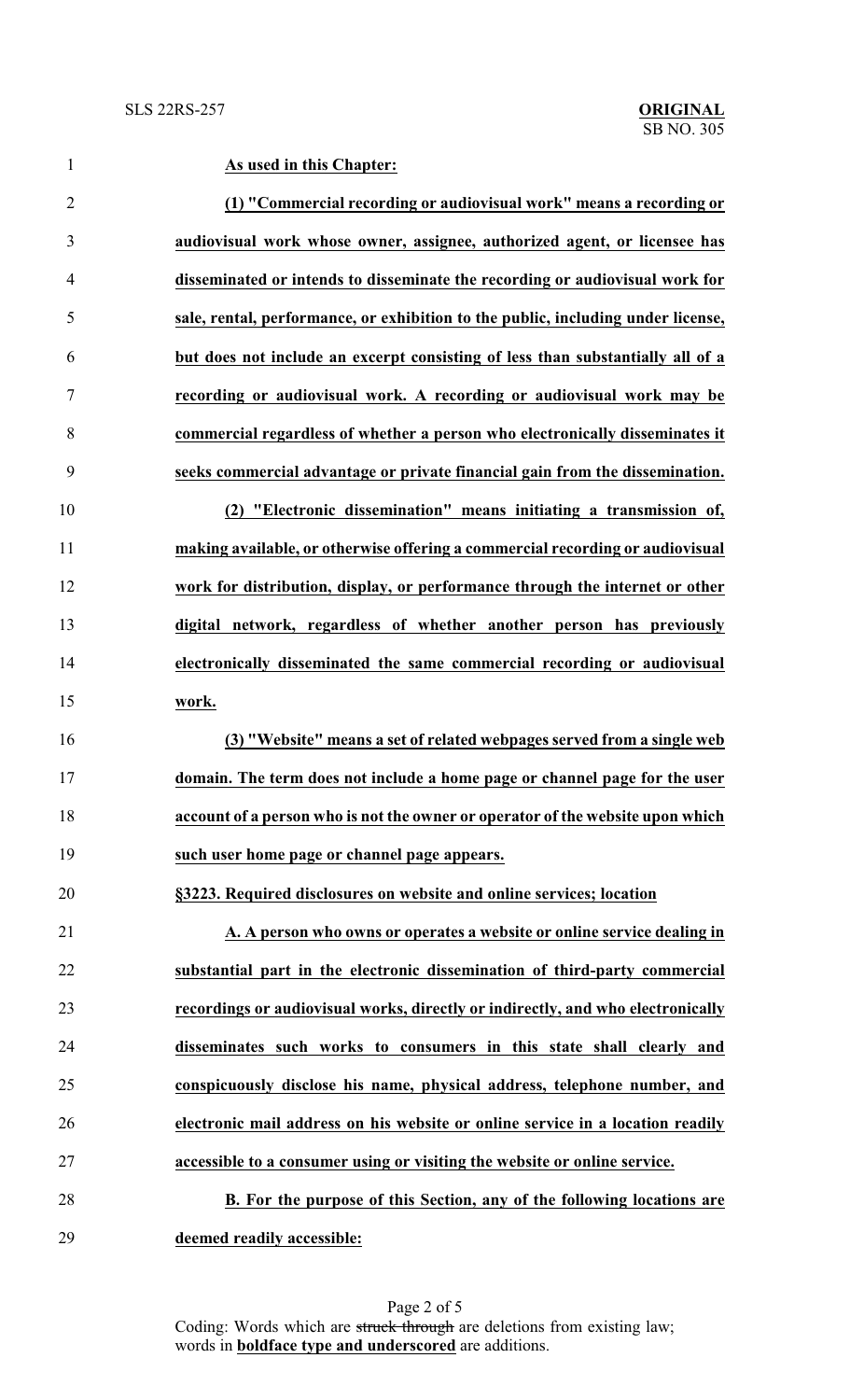| $\mathbf{1}$   | (1) A landing or home webpage or screen.                                            |
|----------------|-------------------------------------------------------------------------------------|
| $\overline{2}$ | (2) An "about" or "about us" webpage or screen.                                     |
| 3              | (3) A "contact" or "contact us" webpage or screen.                                  |
| 4              | (4) An information webpage or screen.                                               |
| 5              | (5) Any place on the website or online service commonly used to display             |
| 6              | information identifying the owner or operator of the website or online service      |
| 7              | to consumers.                                                                       |
| 8              | §3224. Actions for injunctive relief; orders to compel compliance; costs and        |
| 9              | attorney's fees                                                                     |
| 10             | A. An owner, assignee, authorized agent, or licensee of a commercial                |
| 11             | recording or audiovisual work electronically disseminated by the website or         |
| 12             | online service in violation of this Chapter may bring a private cause of action     |
| 13             | against a person who violates or threatens to violate the provisions of this        |
| 14             | Chapter to obtain the following:                                                    |
| 15             | (1) A declaratory judgment that an act or practice violates this Chapter.           |
| 16             | (2) Permanent or temporary injunctive relief.                                       |
| 17             | B. Before filing an action under this Section, the aggrieved party shall            |
| 18             | make reasonable efforts to provide notice to the person alleged to be in violation  |
| 19             | of the provisions of this Chapter and the notice shall be in writing and shall      |
| 20             | state the following:                                                                |
| 21             | (1) The person may be in violation of the provisions of this Chapter.               |
| 22             | (2) A failure to cure the violation within fourteen days may result in an           |
| 23             | action being filed against the person as provided in this Chapter.                  |
| 24             | C. After the fourteenth day of properly providing notice as provided in             |
| 25             | Subsection B of this Section, and if the person continues to violate the provisions |
| 26             | of this Chapter, the aggrieved party may bring an action in accordance with this    |
| 27             | Section in a court of competent jurisdiction.                                       |
| 28             | D. On motion of the party initiating the cause of action, the court may             |
| 29             | make appropriate orders to compel compliance with this Chapter.                     |

Page 3 of 5 Coding: Words which are struck through are deletions from existing law; words in **boldface type and underscored** are additions.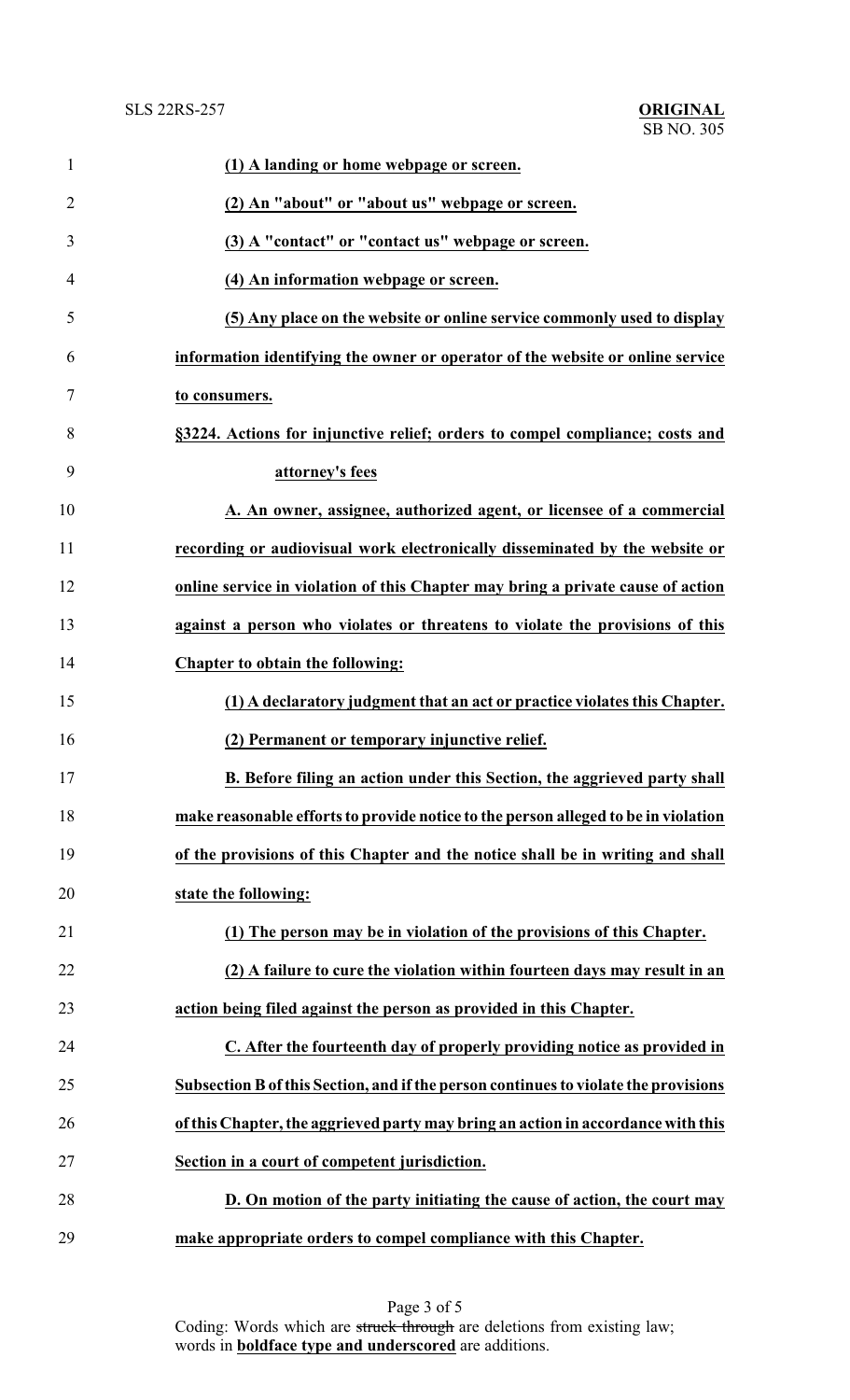| $\mathbf{1}$   | E. The prevailing party is entitled to recover necessary expenses incurred         |
|----------------|------------------------------------------------------------------------------------|
| $\overline{2}$ | in an action under this Section, including reasonable attorney's fees.             |
| 3              | §3225. Supplemental provisions                                                     |
| $\overline{4}$ | This Chapter is supplemental to those provisions of state and federal              |
| 5              | criminal and civil law which impose prohibitions or provide penalties, sanctions,  |
| 6              | or remedies against the same conduct prohibited by this Chapter. This Chapter      |
| $\tau$         | shall not bar any cause of action or preclude the imposition of sanctions or       |
| 8              | penalties that would otherwise be available under state or federal law.            |
| 9              | §3226. No financial liability for certain providers                                |
| 10             | The provisions of this Chapter shall not impose financial liability on             |
| 11             | providers of an interactive computer service, communications service,              |
| 12             | commercial mobile service, or information service, including an internet access    |
| 13             | service provider, an advertising network or exchange, a domain name                |
| 14             | registration provider, and a hosting service provider, to the extent that the      |
| 15             | providers provide the transmission, storage, or caching of electronic              |
| 16             | or messages of others or provide another related<br>communications                 |
| 17             | telecommunications service, a commercial mobile radio service, or an               |
| 18             | information service for use by another person that violates this Chapter.          |
| 19             | §3227. Violations; unfair or deceptive acts or practices; remedies                 |
| 20             | A violation of this Chapter shall be a deceptive and unfair trade practice         |
| 21             | and shall subject the violator to any of the actions and penalties provided for in |
| 22             | the Unfair Trade Practices and Consumer Protection Law, pursuant to R.S.           |
| 23             | 51:1401 et seq.                                                                    |
|                |                                                                                    |

The original instrument and the following digest, which constitutes no part of the legislative instrument, were prepared by Xavier I. Alexander.

|                                                                        | SB 305 Original | <b>DIGEST</b><br>2022 Regular Session |  |  |  |  | Foil |
|------------------------------------------------------------------------|-----------------|---------------------------------------|--|--|--|--|------|
| Proposed law creates the "Louisiana True Origin of Digital Goods Act". |                 |                                       |  |  |  |  |      |
| Proposed law defines the following:                                    |                 |                                       |  |  |  |  |      |
|                                                                        | (1)             |                                       |  |  |  |  |      |

(1) "Commercial recording or audiovisual work" means a recording or audiovisual work

Page 4 of 5 Coding: Words which are struck through are deletions from existing law; words in **boldface type and underscored** are additions.